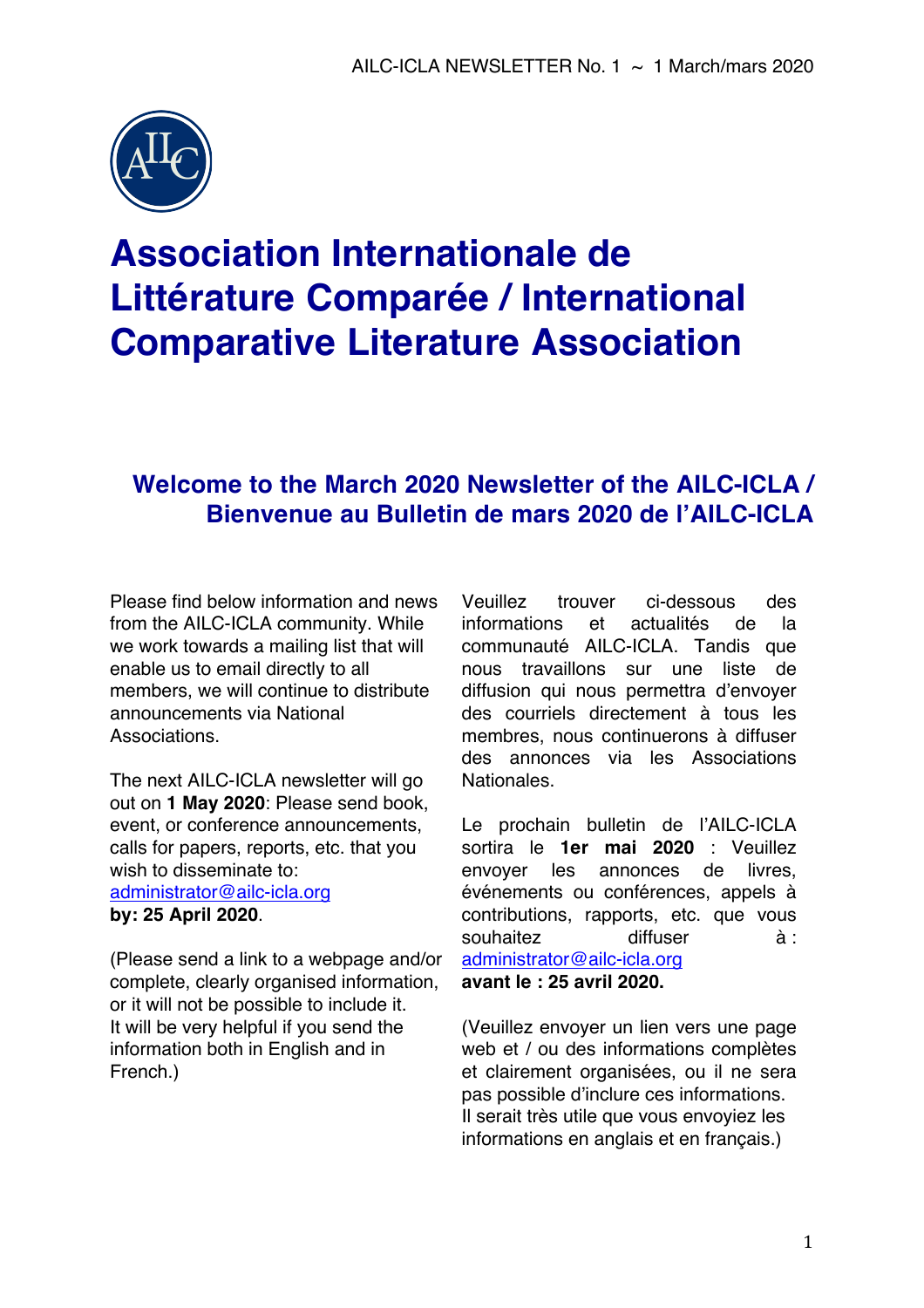## **TABLE OF CONTENTS**

| <b>1. AILC-ICLA Announcements</b>                           |      |
|-------------------------------------------------------------|------|
| 1.1 Triennial AILC-ICLA Congress and conferences            | p. 3 |
| 1.2 Support for Scholars, Associations and Research         | p. 3 |
| <b>1.3 Publications</b>                                     | p. 4 |
| 2. News from our Members                                    |      |
| 2.1 Calls for Papers, conferences and seminar participation | p. 5 |
| <b>2.2 Publications</b>                                     | p. 7 |
| 2.3 New projects                                            | p. 9 |
| 2.4 Reports                                                 | p. 9 |
| 2.5 Prizes and awards                                       | p. 9 |

# **TABLE DE MATIÈRES**

| 1. Annonces de l'AILC-ICLA                                                    |          |
|-------------------------------------------------------------------------------|----------|
| 1.1 Congrès triennial de l'AILC-ICLA et conférences                           | p. 10    |
| 1.2 Soutien aux chercheurs, les associations et la recherche                  | p. 10    |
| <b>1.3 Publications</b>                                                       | p. 11    |
| 2. Nouvelles de nos membres                                                   |          |
| 2.1 Appels à communications, conférences et participation à<br>des séminaires | p. 12    |
| <b>2.2 Publications</b>                                                       | p. 14    |
| 2.3 Nouveaux projets                                                          | p. 16    |
| 2.4 Rapports                                                                  | p.16     |
| 2.5 Prix et récompenses                                                       | 17<br>D. |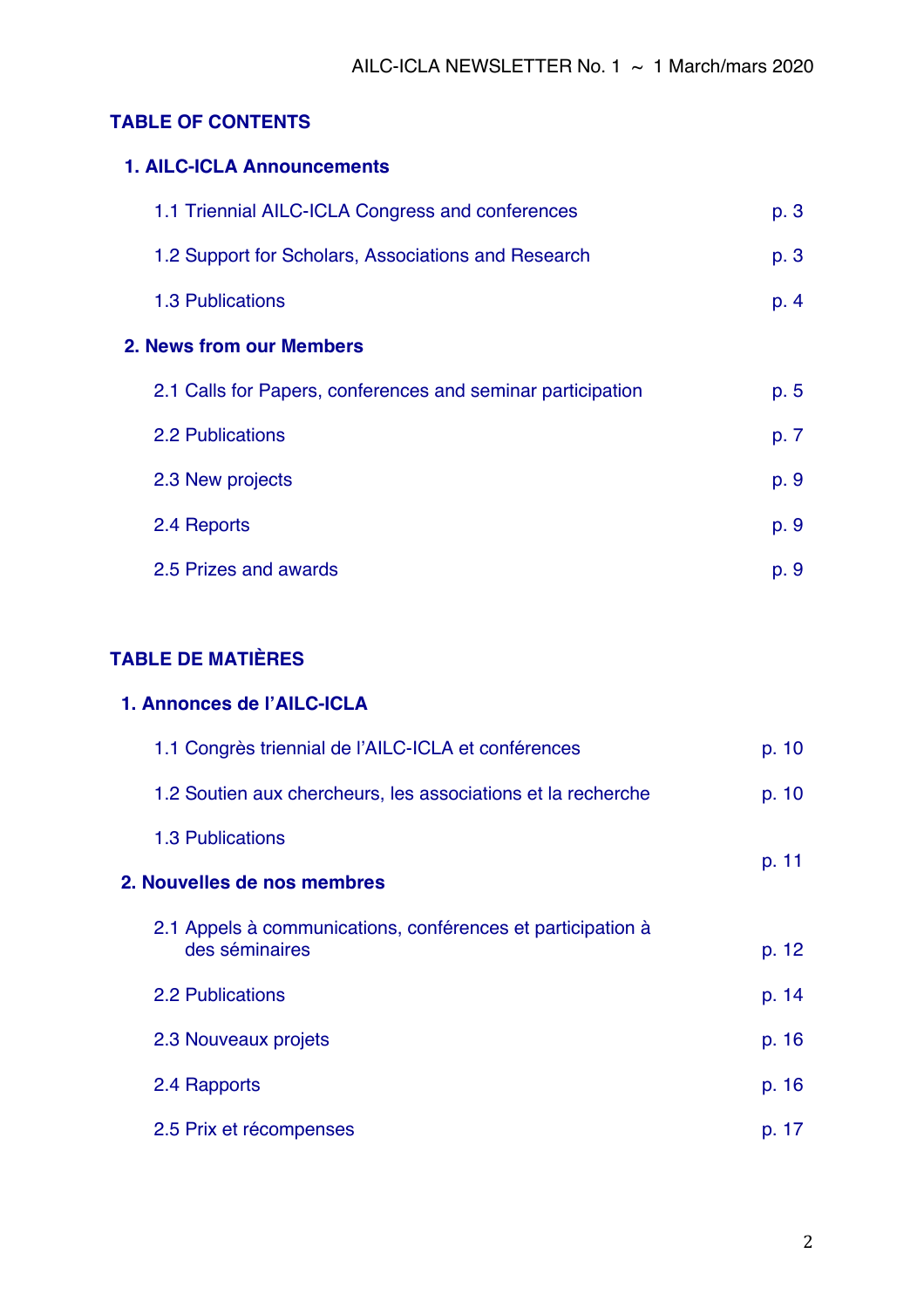# **1. AILC-ICLA Announcements**

#### **1.1 Triennial Congress and conferences of the AILC-ICLA**

#### C **To Georgia…**

We are delighted to announce that the **XXIII Triennial International Congress of the AILC-ICLA 'Re-Imagining Literatures of the World: Global and Local, Mainstreams and Margins'** will take place in **Tblisi, Georgia, July 25-30, 2022.**

The Congress will be hosted by the Georgian Comparative Literature Association (GCLA), the Ivane Javakhishvili Tbilisi State University (TSU), the Shota Rustaveli Institute of Georgian Literature, the Ministry of Education, Culture, Science and Sport of Georgia, the Shota Rustaveli National Science Foundation and Tbilisi City Hall.

We are grateful to our Georgian colleagues and will publish more information on our website soon.

 $\sim$ 

#### C **… via Princeton**

We are also very pleased to announce that the **AILC-ICLA** will host an **Early Career conference at Princeton University, June 4-6, 2021: 'Global Publishing and the Making of Literary Worlds: Media, Migration, and Translation**'.

The conference aims to support Early Career scholars both in their research, by inviting papers and panels, and professionally, through sessions that will discuss accessing international publishing in comparative literature, strategies for disseminating work, mobility, and so on.

More details will be published soon on the AILC-ICLA website.

#### **1.2 Support for Scholars, Associations and Research**

#### C **Support for Early Career Scholars: Travel Grants Committee**

The AILC-ICLA wishes to support Early Career Scholars in multiple ways. To this end, in addition to the activities of ECARE (see https://www.ailc-icla.org/ecare/), and the Early Career Conference just announced above, the Association decided in 2019 to waive graduate student membership fees and to establish travel grants.

The **Travel Grants Committee** committee has now been constituted. Chaired by Helena Buescu, its other members are Stefan Buchenberger, Ipshita Chanda, Peter Hajdu and Paulo Horta. The Committee will create travel grants or other support or prizes for early-career researchers, particularly in connection with ICLA Congresses. It is currently working to propose sums and rules for such subsidies.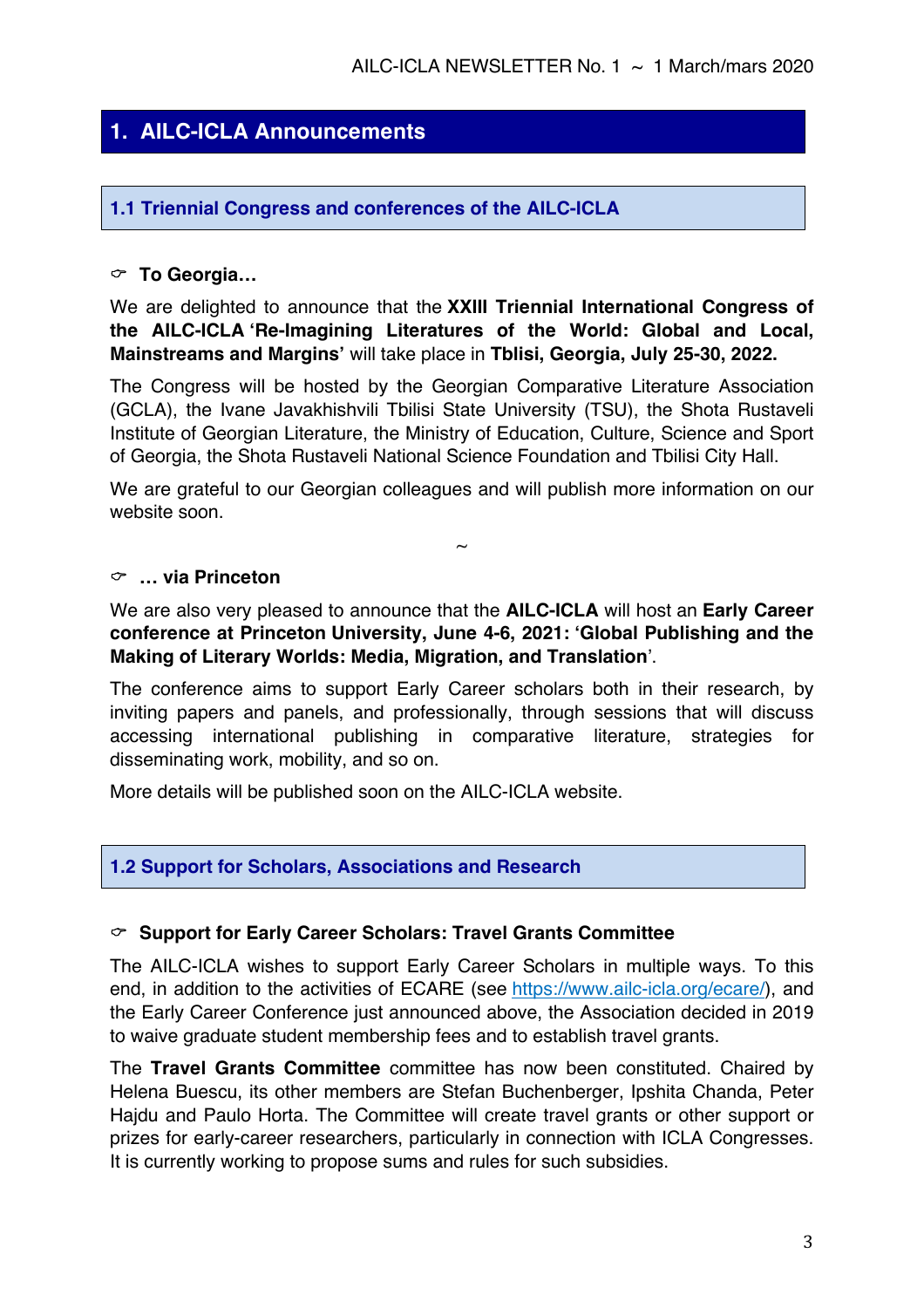More information will be published at https://www.ailc-icla.org/travel-grantscommittee/

 $\sim$ 

#### C **Supporting and communicating with National Associations (and more)**

In order to support and promote our collaboration with National Associations of Comparative Literature (and beyond), the AILC-ICLA has established a new committee, **National Associations Plus (NAPlus)**; its members are Toshiko Ellis, Kathy Komar, Marcio Seligmann-Silva, Haun Saussy, and Cyril Vettorato.

The Committee will seek new ways to include National Associations affiliated to the AILC-ICLA more prominently at various levels of our organization: at the ICLA Congresses (for example, through panels they might sponsor, or meetings); in our research committees; and in promoting collaborations, such as joint events or publications. It will be pleased to receive suggestions from National Associations regarding any aspect of the AILC-ICLA's activities, structures, outreach, etc.

We expect the Committee to reach out to Comparative Literature associations not currently affiliated with us and, as the 'Plus' part of its name indicates, to explore how extend our research internationally in other ways, collaborating with various organisations at all levels.

More information will be available at https://www.ailc-icla.org/naplus/

#### C **New Co-Chair for the Research Committee on Comparative African Studies / Literary Histories of Africa**

 $\sim$ 

Dr **Brahim El Guabli** (Williams College), will join Professor **Wendy Belcher** (Princeton) as Co-Chair of the Research Committee on Comparative African Studies / Literary Histories of Africa.

Now that the Chairs are in place, we hope to announce the Committee's activities soon via its webpage: https://www.ailc-icla.org/comparative-african-studies/

#### **1.3 Publications**

#### C*Recherche littéraire/Literary Research*, Fall 2019

The latest edition of *Recherche littéraire/Literary Research*, the annual state-ofthe-art journal of the International Comparative Literature Association, is now available for download at: https://www.ailc-icla.org/literary-research/.

*Recherche littéraire/Literary Research* publishes a wide array of book reviews, review essays, and commissioned scholarly articles. A few years ago, the Association decided that the journal would be published in open access. Back issues are available for free download from the ICLA website: https://www.ailc-icla.org/literaryresearch/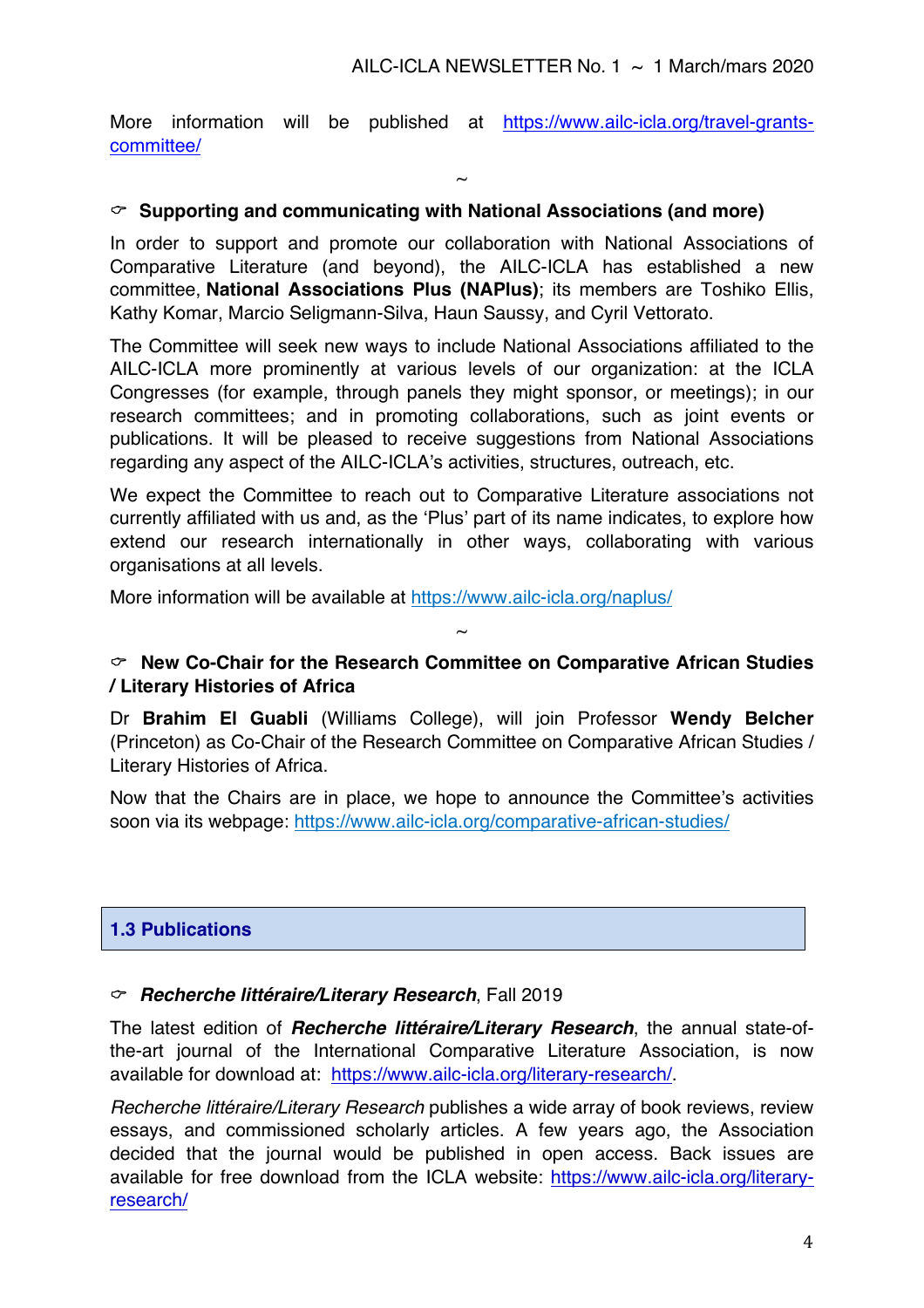# **2. News from our Members**

#### **2.1 Calls for Papers, conferences and seminar participation**

#### C **CfP: Narrations of Origins in World Cultures and the Arts, 2020 ESCL/SELC Conference**, University of Turin, 24-27 November 2020

This conference will investigate the relationships between ancient and modern cultures, analyzing the most relevant mythologies, archetypes and narrations of origins according to groundbreaking critical perspectives. It will compare literature, science and any form of artistic representation – including cinema and new media – in order to study the different cosmological patterns from cultural, historical and anthropological frameworks.

For further information please see www.originsescl2020.unito.it

**Deadline:** 31 January 2020

C **CfP: ALASA** (The African Language Association of Southern Africa) **Regional conference**: **Indigenous languages and the 4th Industrial Revolution**, 23 April 2020 at Nelson Mandela University.

 $\sim$ 

For further information and full CfP see http://www.alasa.org.za/

**Deadline:** 28 February 2020 (extended)

C **CfP: Femicide – Analysing Contemporary South African Reality,** Symposium at the University of Pretoria, 19-20 May 2020

 $\sim$ 

This round-table discussion aims to probe, with the aid of gender experts and justice theorists keenly focused on gender issues, the etymology of femicide. This is to say we aim to interrogate this concept's alignment with popular notions of genocide against womxn in the country. Our aim is to discern the implications of femicide as synonymous with implicit assumptions of genocidal tendencies against womxn.

For more information and full CfP please contact the organisers. Paper proposals are to be submitted to jdd@up.ac.za and cc in mduduzintuli0@gmail.com on or before **29 February 2020 @ 17H00**. For any further communication and or information please contact Siseko H. Kumalo on jdd@up.ac.za.

**Deadline:** 29 February 2020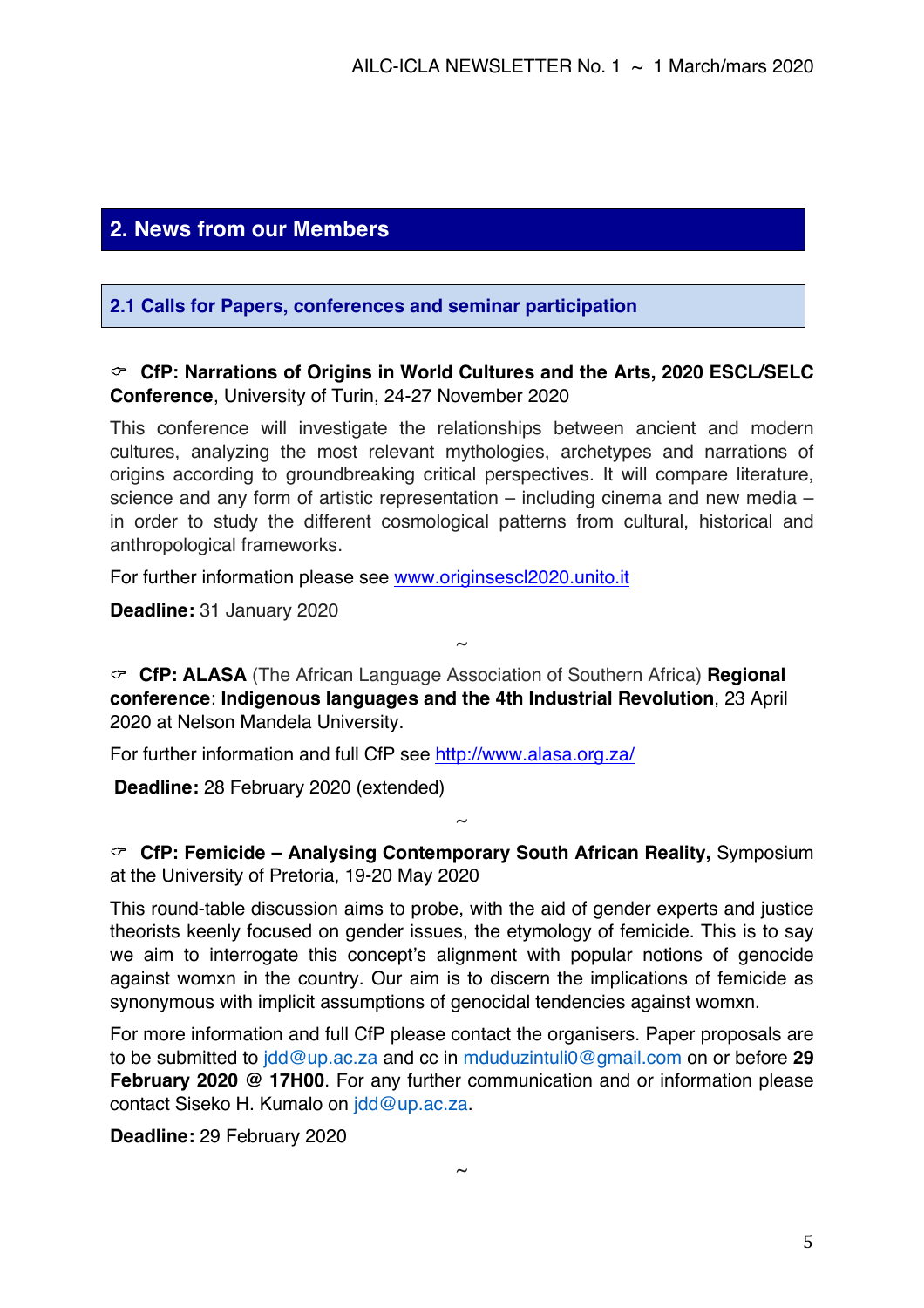C **CFP: Cross-Cultural Matches and Dispatches: Nizami and Dante,** Azerbaijan Comparative Literature Association in collaboration with the Nazionale di Napoli, Italy, 9-10 October 2020

The conference aims to make cross-cultural comparisons of two great medieval figures from the Muslim East and Christian West – Nizami (1141-1209) and Dante (1265-1321) – to bring one more bridge of understanding between various religions. Dante is considered an author with an encyclopaedic range – political, moral and theological. Presentations are expected to be submitted in English. Otherwise, the author should submit full paper translations into Italian or/and Azerbaijani.

For further information and full CfP see http://www.azcla.org/index.htm

**Deadline:** 19 March 2020 (abstract submission)

19 May 2020 (paper submission)

Please send abstracts no longer than 200 words in English along with a brief bio to tabrizliarzu@hmail.com, giaverimarina@gmail.com

 $\sim$ 

C **CfP: PHI 2020 Tradition and Innovation,** Faculdade de Arquitectura, Universidade do Porto (FA-UP), Porto, Portugal, 8-10 October 2020

This multidisciplinary Congress has the aim to extend the comparative analysis beyond the borders of Literary and cultural, fostering the dialogue among scientific areas.

For further information please see http://phi.fa.ulisboa.pt/index.php/en/ and https://www.crcpress.com/PHI/book-series/PHI

**Deadline** to submit full papers, abstract and keywords: 31 March 2020

C **CfP: Imagining inclusive communities in European culture,** European Society of Comparative Literature/Société Européenne de Littérature Comparée (ESCL/SELC) 9th Congress*,* Sapienza University of Rome, 6-10 September 2021

 $\sim$ 

20th-century criticism and theory have acquainted us with the ability of fictional narratives to build or strengthen the identity of nations and classes, often at the expense of other communities. Investigations of the ideological significance of fiction as a tool for social cohesion have insistently stressed its tendency to exclude, debase or misrepresent other groups. The aim of this conference is to invite reflections on narrative as a tool for the creation of inclusive communities in European culture, with a focus on a broad range of media (literature, both fictional and non-fictional, including translated literature, films, TV series, graphic novels, videogames) and on all periods, from classical antiquity – in which the grounds for communal thinking were established – to the present day, marked by radical attempts to renegotiate communal identities.

For further information and full CfP see https://escl-selc.eu/next-congress/

**Deadlines:** 15 April 2020 (for panel submissions)

30 April 2020 (for individual papers)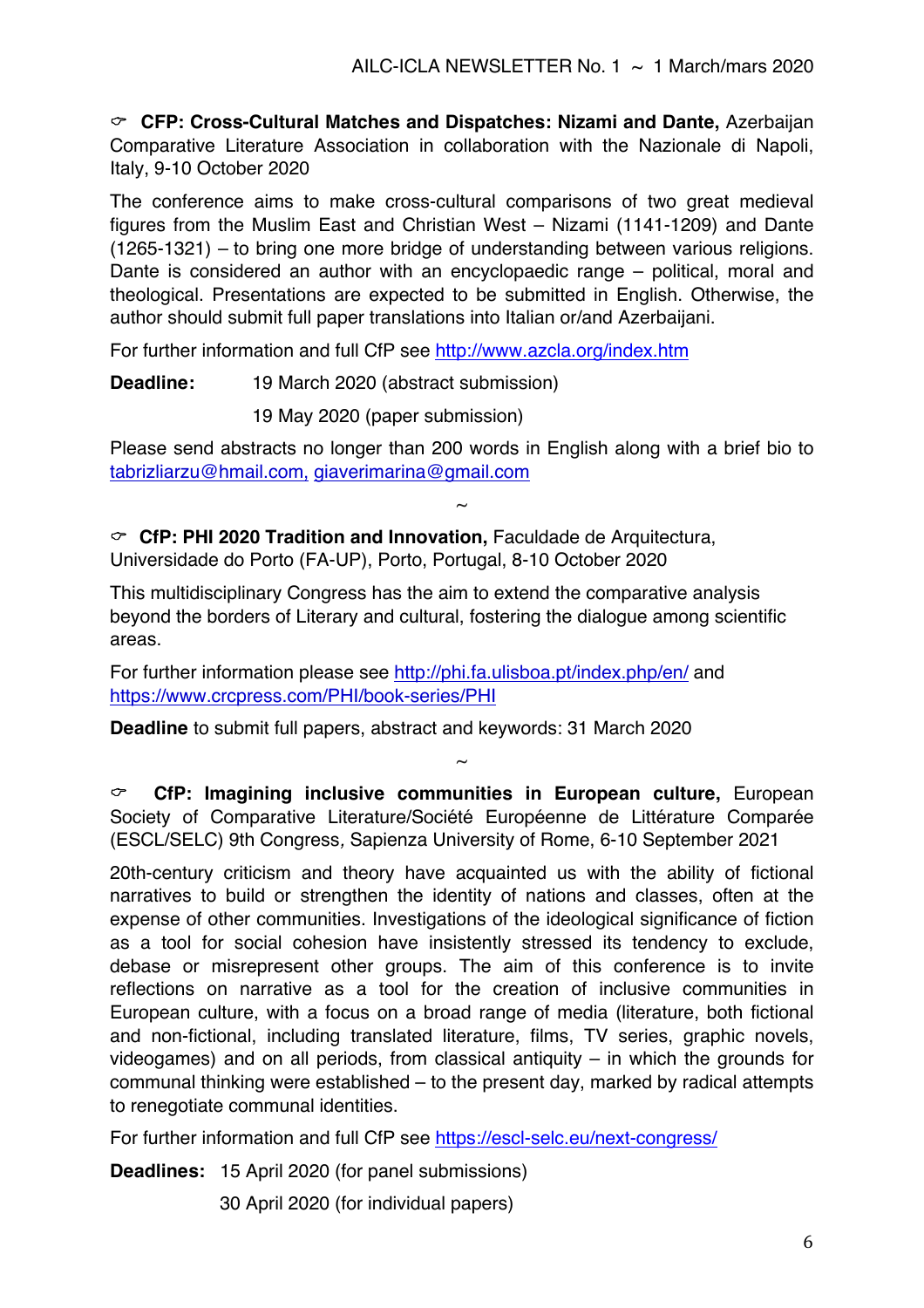#### **2.2 Publications**

#### C **Call for contributions:** *Journal of Decolonising Disciplines Johannesburg Holocaust & Genocide Centre***:** *Femicide – Analysing Contemporary South African Reality Contextual Framing*

The rise of gender based violence in South Africa is historically situated. Dealing with ist pervasive contemporary proliferation has meant the development of new concepts in defining this challenge. As noted by Das, whenever we are confronted with new/strange social phenomena, we develop a language to define it. The ability to will reality into existence through the speech-act, is itself demonstrative of the political component in language as institution.

Paper proposals are to be submitted to jdd@up.ac.za and cc in mduduzintuli0@gmail.com on or before **29 February 2020**. For any further communication and or information please contact Siseko H. Kumalo on jdd@up.ac.za.

#### C **Call for contributions:** *International Comparative Literature* – **A Journal Devoted to Research in Transcultural Encounters**

 $\sim$ 

*International Comparative Literature* (ICL) is seeking papers on subjects including but not limited to comparative literature, comparative poetics, and comparative culture. ICL is one of the official journals of the Chinese Comparative Literature Association. It is a quarterly (February, May, August and November 28th), bilingual (Chinese and English) publication edited by the Research Center for Comparative Literature and World Literature at Shanghai Normal University, a Chinese National Key Discipline. The journal publishes original research papers, general reviews, and book reviews of comparative literature, comparative poetics, and comparative culture. It is distributed throughout China and abroad. The journal accepts articles and book reviews written in Chinese or English.

#### **Deadline for Submissions**: Now accepting rolling submissions.

Contact Email: icl2018@163.com

Official website of the journal: https://icl.shnu.edu.cn/gjbjwxen/ch/index.aspx

#### C **Just published: Matthew Reynolds (ed.),** *Prismatic Translation* **(Legenda, 2020)**

 $\sim$ 

Translation can be seen as producing a text in one language that will count as equivalent to a text in another. It can also be seen as a release of multiple signifying possibilities, an opening of the source text to Language in all its plurality. The first view sees translation as a channel; the second as a prism. This volume explores prismatic modes of translation in ancient Egypt, contemporary Taiwan, twentieth-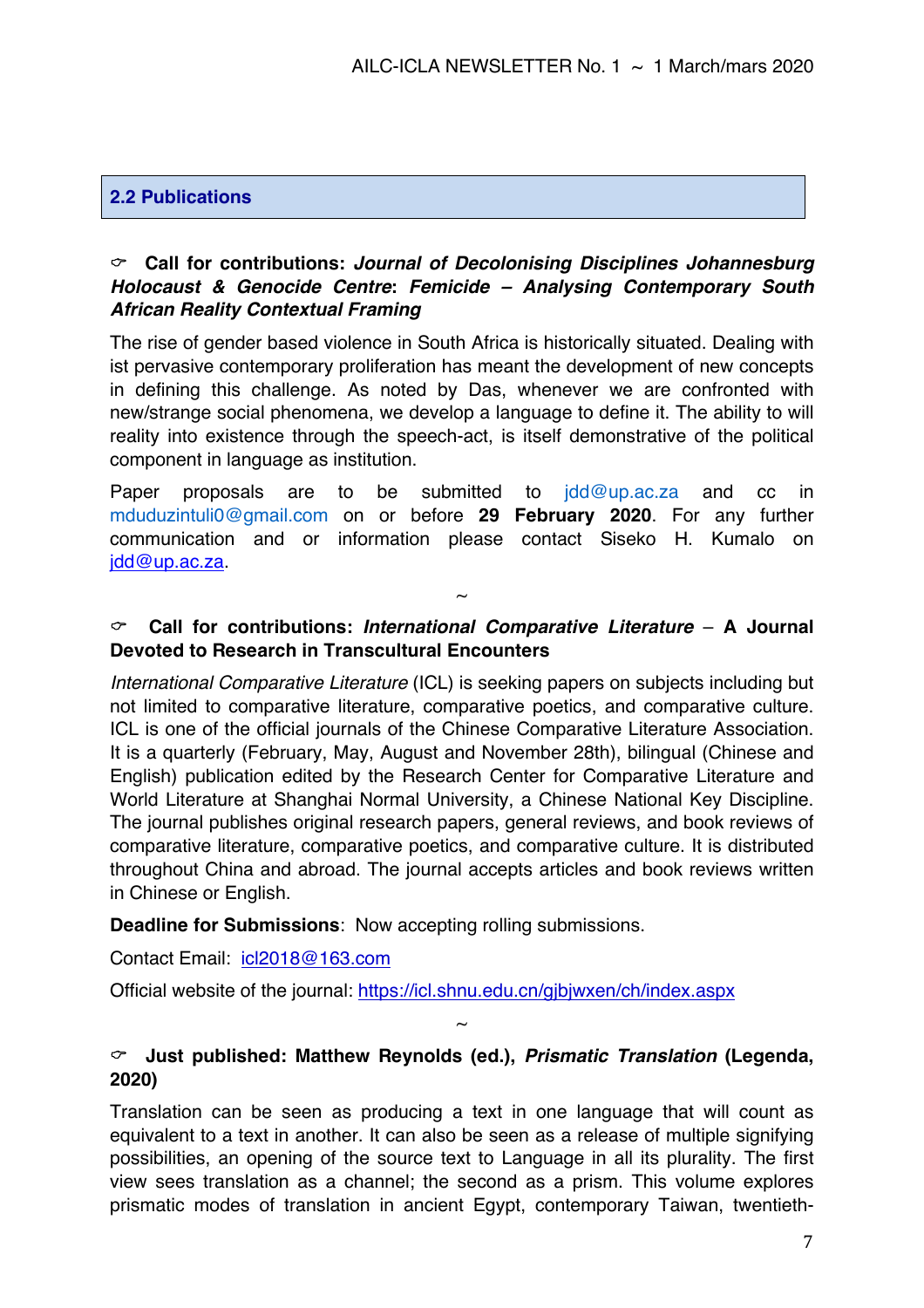#### AILC-ICLA NEWSLETTER No. 1  $\sim$  1 March/mars 2020

century Hungary, early modern India, and elsewhere. It gives attention to experimental literary writing, to the politics of language, to the practices of scholarship, and to the multiplying possibilities created by digital media. It charts the recent growth of prismatic modes in anglophone literary translation and translational literature; and it offers a new theorisation of the phenomenon and its agonistic relation to the 'channel' view. Prismatic Translation is an essential intervention in a rapidly changing field.

You can read the Introduction here: https://www.occt.ox.ac.uk/sites/default/files/prismatic\_translation\_reynolds\_introducti on.pdf

For further details: http://www.mhra.org.uk/publications/Prismatic-Translation

#### C **Just published: Joanna Rajkumar,** *Lignes sans réponses. Trois expériences poétiques des limites du langage* **(Classiques Garnier, 2019)**

 $\sim$ 

Baudelaire, Hofmannsthal and Michaux make three poetic experiences of the limits of singular language and decisive. Between dream and disease of language, the quest for an enlargement of the world leads to a displacement of the unanswered lines of poetry, through a dialogue with the arts.

For further details: https://classiques-garnier.com/lignes-sans-reponses-troisexperiences-poetiques-des-limites-du-langage-en.html

 $\sim$ 

#### C **Just published: Ray Edmondson, Lothar Jordan, Anca Claudia Prodan (eds.):** *The UNESCO Memory of the World Programme. Key Aspects and Recent Developments* **(Cham/Switzerland: Springer Nature 2020)**

The volume responds to the growing interest in the scientific study of the Memory of the World Programme (MoW) and its core concept of documentary heritage, which has received little attention from scholarship so far. It provides a first collection of differing approaches (including reflected reports, essays, research contributions, and theoretical reflections) for the study of the MoW Programme, offering a basis for follow-up activities. The volume brings together 21 scholars from around the globe to present aspects deemed crucial for understanding MoW, its development, relevance and potential. The aim is to encourage academic research on MoW and to enhance the understanding of its potential and place within Heritage Studies and other disciplines.

More information: https://link.springer.com/book/10.1007/978-3-030-18441-4

C **Just published: Yearbook 1616 / 1616: Anuario de literature comparada,** Vol. 9. *Challenges of Peninsularism*

 $\sim$ 

For more information:

https://revistas.usal.es/index.php/1616\_Anuario\_Literatura\_Comp/issue/view/161620 199/showToc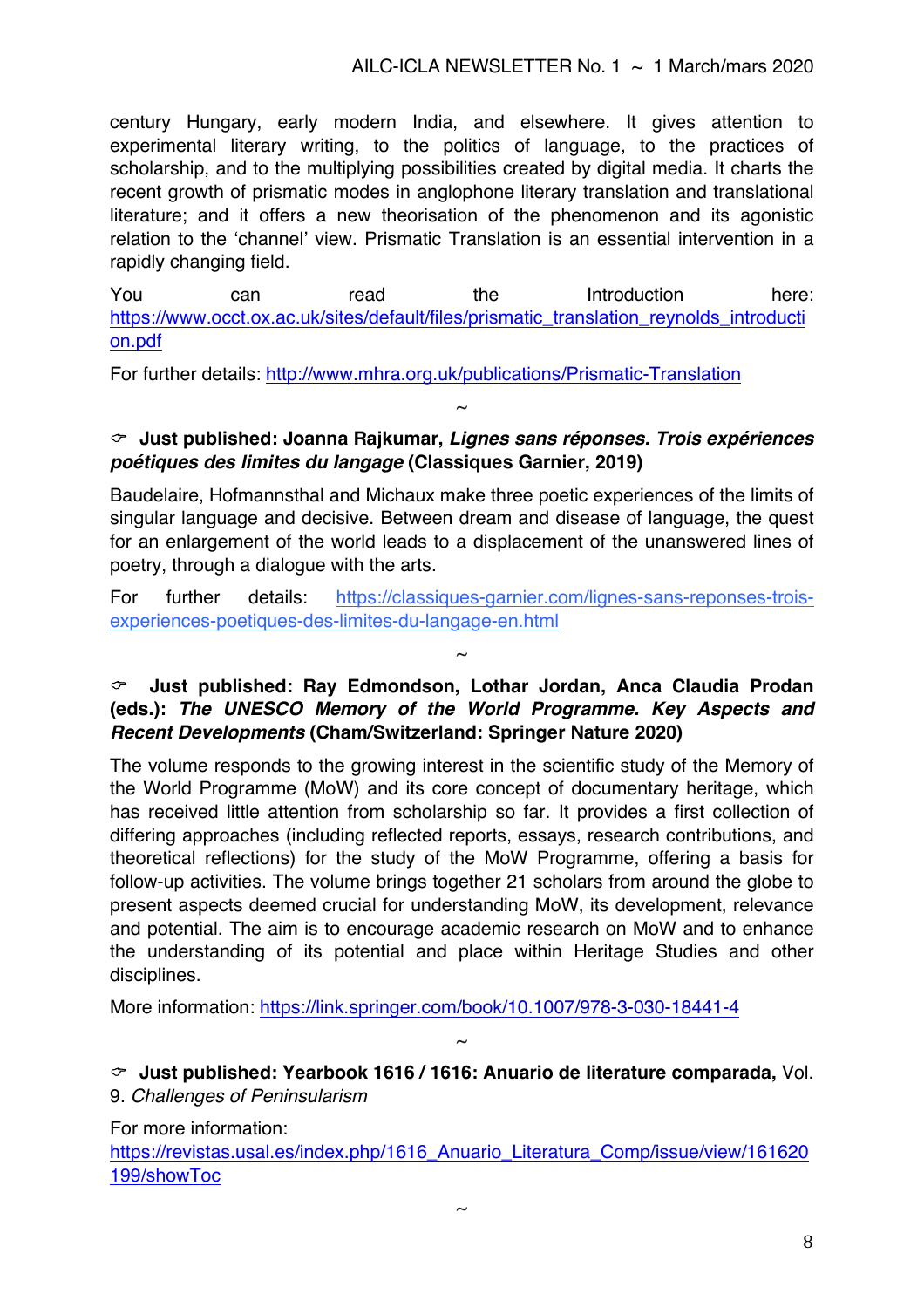C **Just published:** *Los géneros de la memoria* [The Genres of Memory] Proceedings of the XX SELGYC Symposium (2019).

For more information: http://www.selgyc.com/index.php/es/publicacionesselgyc/actas-de-los-simposios and http://www.usc.gal/libros/gl/categorias/875-losgeneros-de-la-memoria-174771-.html#/27-transaccion- bande / 29-format pdf

#### **2.3 New projects**

#### C **New Website:**

**Prismatic Jane Eyre: An Experiment in the Study of Translations**  https://prismaticjaneeyre.org/

#### **2.4 Reports**

C **The Sub-Committee on Education and Research of the UNESCO Memory of the World Programem (MoW),** of which the AILC-ICLA is a Cooperating Institution, has published a series of **Newsletters** about its activities.

If you would like to receive them, an email to its editorial addresses: Jordan.MoW@gmx.de or ros@rrmuseumservices.com.au.

#### **2.5 Prizes and Awards**

C **Award competition: 'Claudio Guillén Award', SELGYC.** This is an award for renowned researchers in the field of Comparative Literature.

**Deadline to submit applications:** September 15, 2020.

For more information on this and other awards of the SELGYC: http://www.selgyc.com/index.php/es/services/premios-y-becas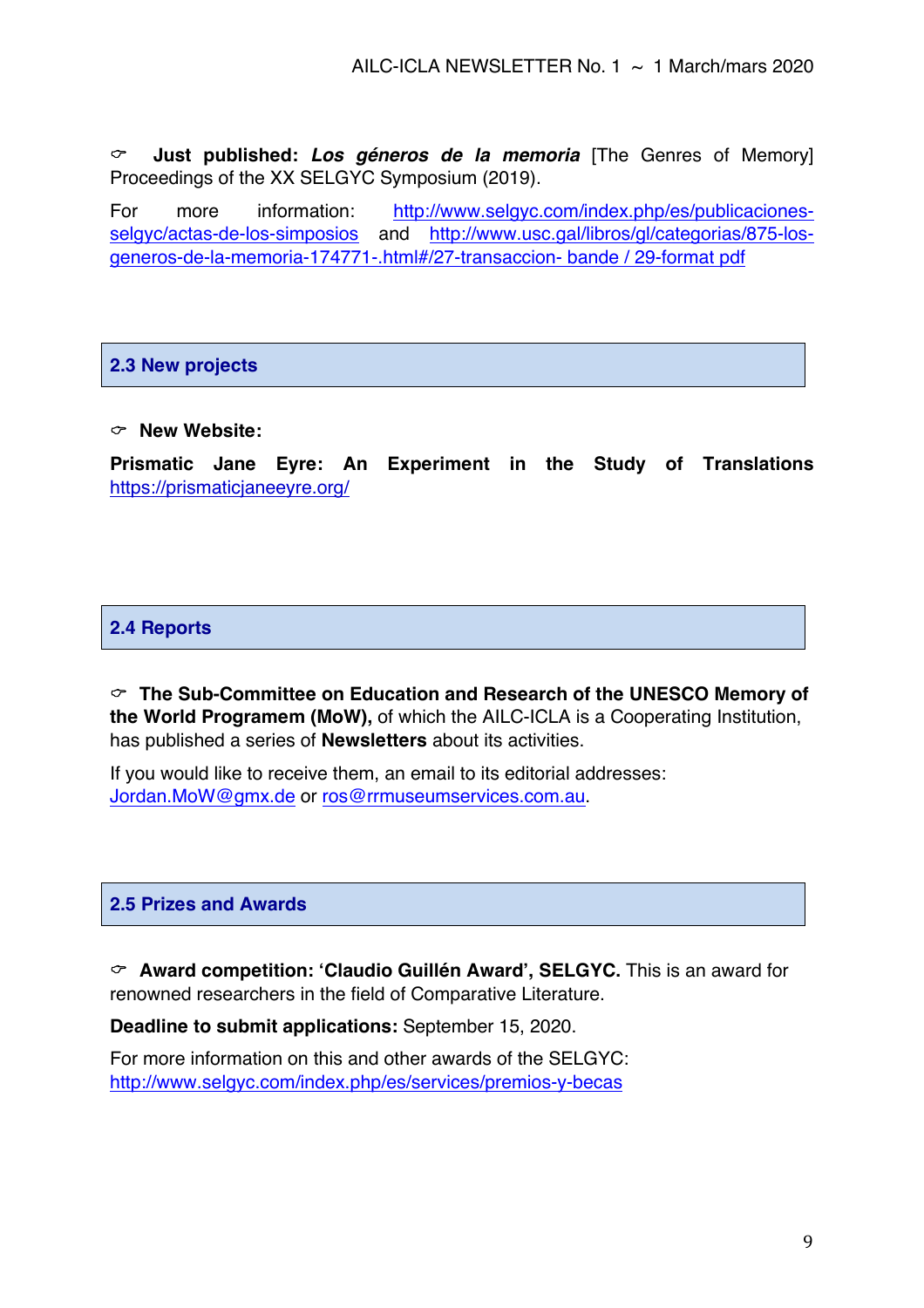# **1. Annonces de l'AILC- ICLA**

#### **1.1 Congrès triennial et conférences de l'AILC-ICLA**

#### C **Vers la Géorgie…**

Nous avons le plaisir d'annoncer que le **XXIIIe Congrès international triennal de l'AILC-ICLA « Ré-imaginer les littératures du monde: mondial et local, modèles dominants et marges»** se tiendra à **Tbilissi, Géorgie, du 25 au 30 juillet 2022.**

Le Congès sera organisé par l'Association de Littérature Comparée Géorgienne (GCLA), l'Université d'État Ivane Javakhishvili Tbilissi (TSU), l'Institut Shota Rustaveli de Littérature Géorgienne, le Ministère de l'Éducation, de la Culture, des Sciences et des Sports de Géorgie, la Fondation Nationale Scientifique Shota Rustaveli et l'Hôtel de Ville de Tbilissi.

Nous remercions nos collègues géorgiens et publierons bientôt plus d'informations sur notre site Web.

 $\sim$ 

#### C **… via Princeton**

Nous sommes également très heureux d'annoncer que l'AILC-ICLA organisera une **conférence pour les chercheurs au début de carrière à l'Université de Princeton, du 4 au 6 juin 2021** : « L'édition à l'échelle mondiale et la création de mondes littéraires : médias, migration et traduction».

La conférence vise à soutenir les chercheurs en début de carrière à la fois dans leur recherche, en invitant des articles et des panels, et professionnellement, à travers des sessions qui discuteront de l'accès à la publication internationale dans la littérature comparée, des stratégies de diffusion du travail, de la mobilité, etc.

Plus de détails seront publiés prochainement sur le site Web de l'AILC-ICLA.

#### **1.2 Soutien aux chercheurs, les associations et la recherche**

#### C **Soutien aux chercheurs en début de carrière: Comité des Bourses de Voyage**

L'AILC-ICLA souhaite soutenir les chercheurs en début de carrière de plusieurs manières. A cet effet, en complément des activités d'ECARE (voir https://www.ailcicla.org/fr/ecare-2/), et la conférence annoncée ci dessus, l'Association a décidé en 2019 de supprimer les frais d'adhésion des étudiant.e.s de 2ème et 3ème cycles (masterant.e.s et doctorant.e.s) et de créer des bourses de voyage.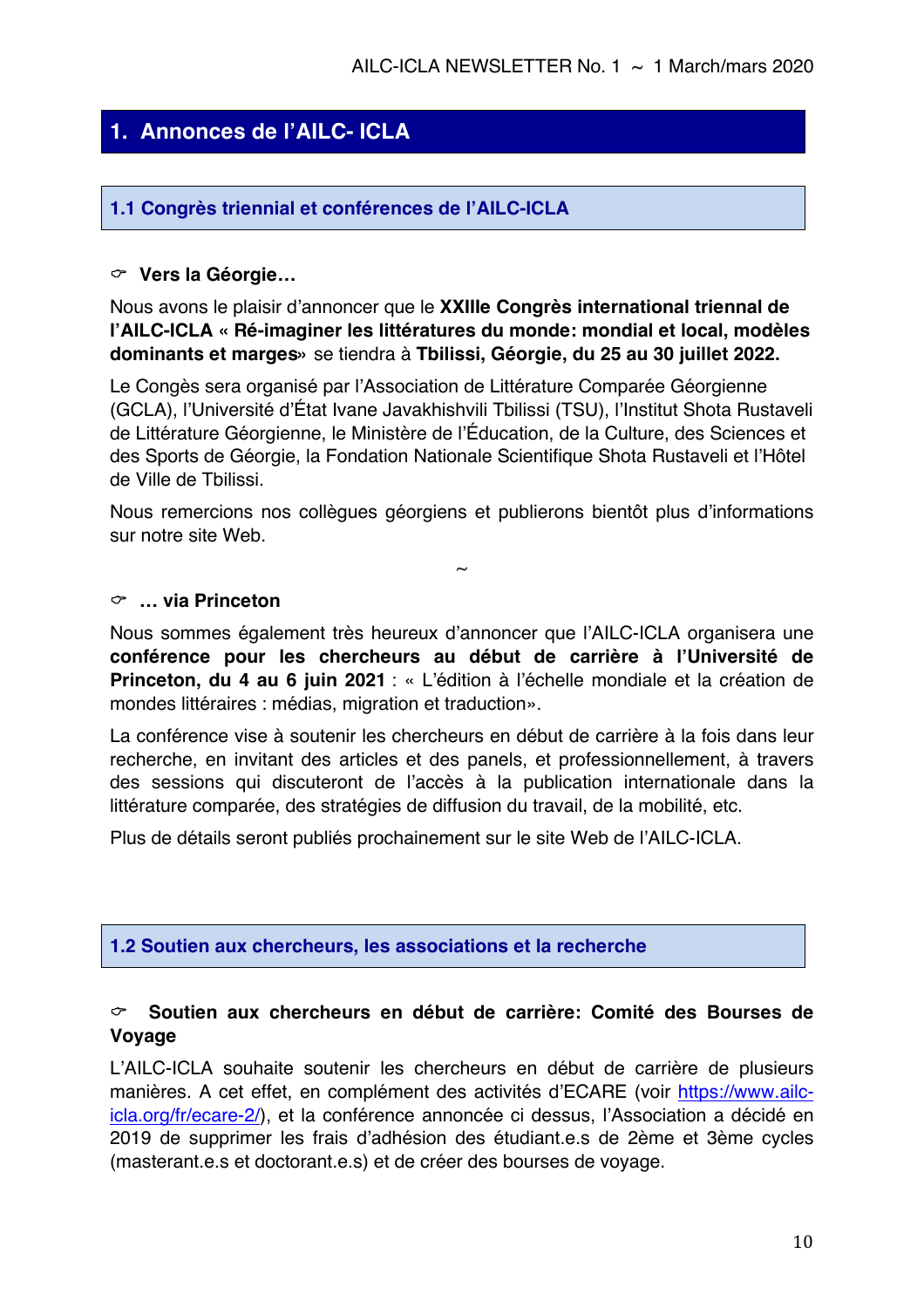Le **Comité des Bourses de Voyage** est maintenant constitué. Présidé par Helena Buescu, ses autres membres sont Stefan Buchenberger, Ipshita Chanda, Peter Hajdu et Paulo Horta. Le Comité créera des bourses de voyage ou tout autre soutien ou prix pour les chercheurs en début de carrière, en particulier dans le cadre des congrès de l'AILC-ICLA. Il travaille actuellement à proposer des sommes et des règles pour ces subventions.

Pour la page Web voir https://www.ailc-icla.org/fr/comite-des-bourses-de-voyage/

#### C **Soutien pour et communication avec les Associations Nationales (et Plus)**

 $\sim$ 

Afin de soutenir et de promouvoir notre collaboration avec les associations nationales de littérature comparée (et au-delà), l'AILC-ICLA a créé un nouveau comité, **National Associations Plus / Associations Nationales Plus (NAPlus)** ; ses membres sont Toshiko Ellis, Kathy Komar, Marcio Seligmann-Silva, Haun Saussy, et Cyril Vettorato.

Le Comité cherchera de nouvelles façons d'inclure plus significativement les Associations Nationales affiliées à l'AILC-ICLA, à différents niveaux de notre organisation : aux congrès de l'AILC-ICLA (par exemple, par le biais de panels qu'ils pourraient parrainer, ou de réunions) ; dans nos comités de recherche ; et en promouvant les collaborations (telles que des publications ou des événements conjoints). Il sera ravi de recevoir les suggestions des Associations Nationales concernant tout aspect des activités de l'AILC-ICLA, ses structures, engagements de sensibilisation, etc.

Nous nous attendons à ce que le Comité s'adresse également aux associations de Littérature Comparée qui ne sont pas actuellement affiliées à nous et, en tant que le « Plus » dans son nom indique, d'explorer comment étendre nos recherches à l'international par d'autres moyens, en collaborant avec diverses organisations à tous les niveaux.

Pour plus d'informations, voir https://www.ailc-icla.org/fr/naplus/

#### C **Nouveau Coprésident du Comité de Recherche sur les Études Africaines Comparées / Histoires Littéraires de l'Afrique**

 $\sim$ 

**Dr Brahim El Guabli** (Williams College) rejoindra Prof. **Wendy Belcher** (Princeton) en tant que coprésident du Comité de Recherche sur les Études Africaines Comparées / Histoires Littéraires de l'Afrique.

Puisque les présidents sont en place, nous espérons annoncer bientôt les activités du Comité via sa page Web : https://www.ailc-icla.org/fr/etudes-africainescomparees/.

#### **1.3 Publications**

C*Recherche littéraire/Literary Research*, automne 2019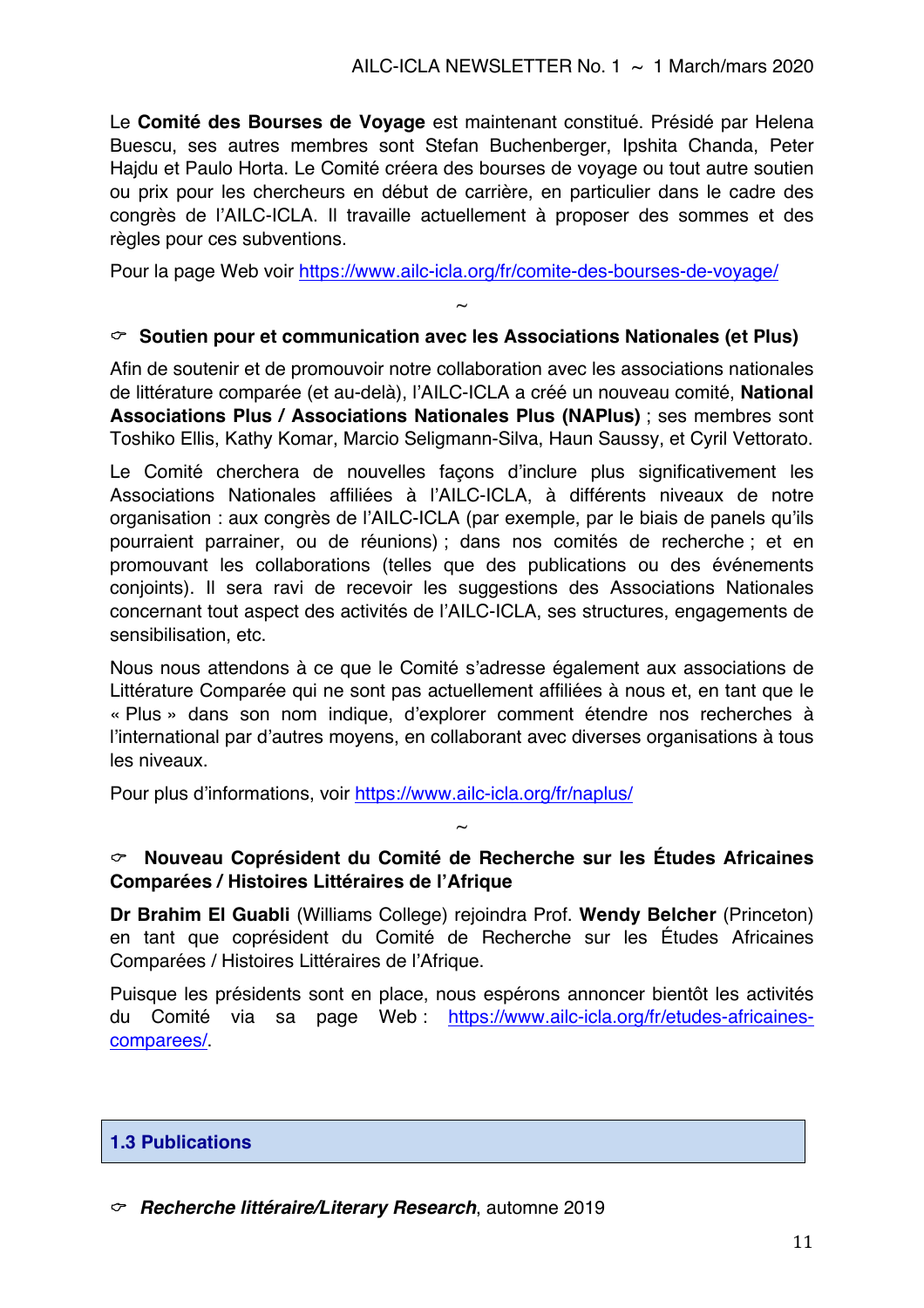La dernière édition de *Recherche littéraire / Literary Research*, la revue annuelle de pointe de l'Association internationale de Littérature Comparée, est maintenant disponible en téléchargement sur le page Web: https://www.ailc-icla.org/fr/recherchelitteraire/.

*Recherche littéraire/Literary Research* publie un large éventail de critiques de livres, d'essais critiques et d'articles savants commandés. Il y a quelques années, l'Association a décidé que la revue serait publiée en libre accès. Les anciens numéros sont disponibles en téléchargement gratuit sur le site Web de l'AILC ; voir : https://www.ailc-icla.org/fr/recherche-litteraire/

## **2. Nouvelles de nos membres**

**2.1 Appels à communications, conférences et participation à des séminaires**

#### C **Appel à communications: Narrations of Origins in World Cultures and the Arts, ESCL / SELC Conférence 2020,** Université de Turin, 24-27 novembre 2020

Cette conférence étudiera les relations entre les cultures anciennes et modernes, analysant les mythologies, archétypes et narrations d'origines les plus pertinentes selon des perspectives critiques révolutionnaires. Il comparera la littérature, la science et toute forme de représentation artistique – y compris le cinéma et les nouveaux médias – afin d'étudier les différents modèles cosmologiques à partir de cadres culturels, historiques et anthropologiques.

Pour plus d'informations, veuillez consulter www.originsescl2020.unito.it

**Date limite:** 31 janvier 2020

C **Appel à communications: ALASA (**The African Language Association of Southern Africa) **Conférence régionale: Langues indigènes et 4e révolution industrielle**, 23 avril 2020 à l'Université Nelson Mandela.

 $\sim$ 

Pour plus d'informations et l'appel à communications complet, voir http://www.alasa.org.za/

**Date limite:** 28 février 2020 (prolongé)

#### C **Appel à communications: Femicide – Analyse de la réalité sud-africaine contemporaine**, Symposium à l'Université de Pretoria, 19-20 mai 2020

 $\sim$ 

Cette table ronde a pour objectif de sonder, avec l'aide d'experts en genre et de théoriciens de la justice fortement focalisés sur les questions de genre, l'étymologie du fémicide. C'est-à-dire que nous visons à interroger l'alignement de ce concept avec les notions populaires de génocide contre les femmes dans le pays. Notre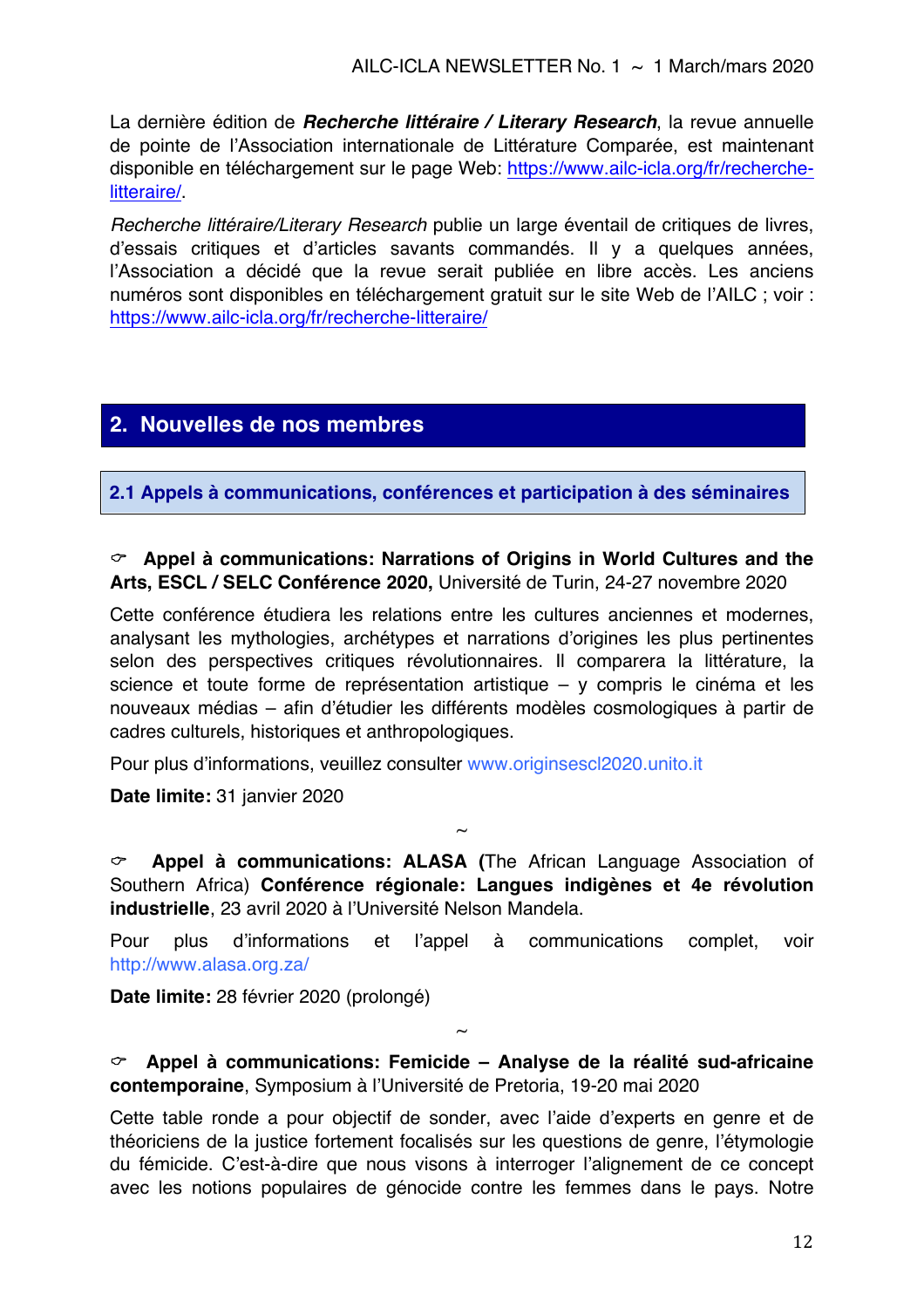objectif est de discerner les implications du fémicide comme synonyme d'hypothèses implicites de tendances génocidaires contre le womxn.

Pour plus d'informations et l'appel à communications complet, veuillez contacter les organisateurs. Les propositions de communication doivent être soumises à jdd@up.ac.za et cc à mduduzintuli0@gmail.com au plus tard le 29 février 2020 à 17h00. Pour toute autre communication et / ou information, veuillez contacter Siseko H. Kumalo à *idd@up.ac.za.* 

**Date limite:** 29 février 2020

C **Appel à communications: Cross-Cultural Matches and Dispatches : Nizami and Dante**, Azerbaijan Comparative Literature Association en collaboration avec la Nazionale di Napoli, Italie, 9-10 octobre, 2020

~

La conférence vise à faire des comparaisons interculturelles de deux grandes figures médiévales de l'Orient musulman et de l'Occident chrétien – Nizami (1141-1209) et Dante (1265-1321) – pour apporter un pont supplémentaire de compréhension entre les différentes religions. Dante est considéré comme un auteur à portée encyclopédique – politique, morale et théologique. Les présentations devraient être soumises en anglais. Sinon, l'auteur doit soumettre des traductions papier complètes en italien ou / et azerbaïdjanais.

Pour plus d'informations et l'appel à communications complet, voir http://www.azcla.org/index.htm

**Date limite**: 19 mars 2020 (soumission du résumé)

19 mai 2020 (soumission de la communication)

Veuillez envoyer les résumés ne dépassant pas 200 mots en anglais avec une brève biographie à tabrizliarzu@hmail.com, giaverimarina@gmail.com

 $\sim$ 

C **Appel à communications: PHI 2020 Tradition et Innovation,** Faculdade de Arquitectura, Universidade do Porto (FA-UP), Porto, Portugal du 8 au 10 octobre 2020

Ce congrès multidisciplinaire a pour objectif d'étendre l'analyse comparative au-delà des frontières littéraires et culturelles, en favorisant le dialogue entre les domaines scientifiques.

Pour plus d'informations, veuillez consulter http://phi.fa.ulisboa.pt/index.php/en/ et https://www.crcpress.com/PHI/book-series/PHI

**Date limite** pour soumettre la communication complète, le résumé et les mots clés : 31 mars 2020

 $\sim$ 

C **Appel à communications: Imaginer des communautés inclusives dans la culture européenne,** 9ème Congrès de la Société Européenne de Littérature Comparée (ESCL / SELC), Université Sapienza de Rome, 6-10 septembre 2021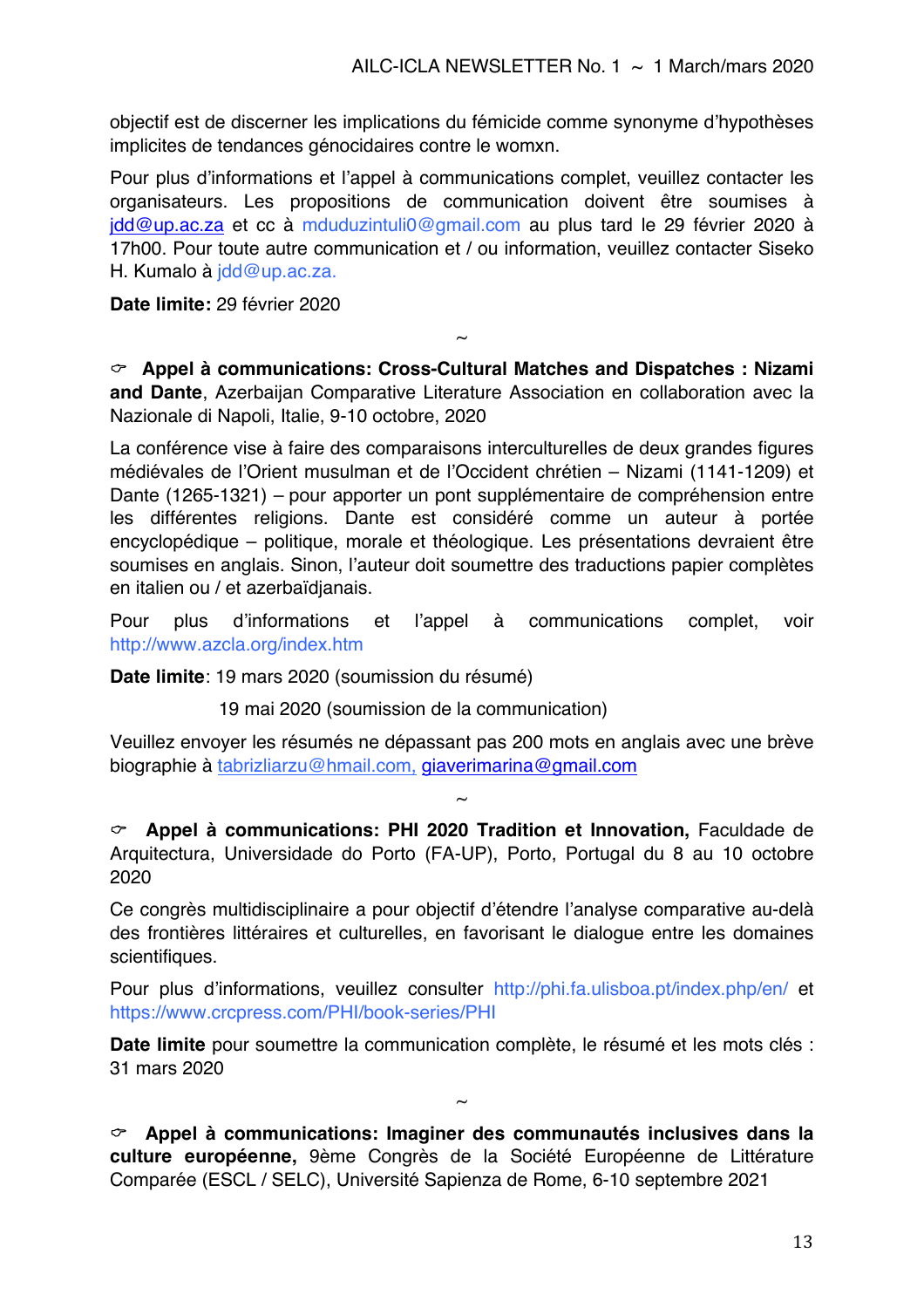La critique et la théorie du XXe siècle nous ont familiarisés avec la capacité des récits fictifs à construire ou à renforcer l'identité des nations et des classes, souvent au détriment d'autres communautés. Les recherches sur la signification idéologique de la fiction comme outil de cohésion sociale ont insisté avec insistance sur sa tendance à exclure, dévaloriser ou déformer d'autres groupes. Le but de cette conférence est d'inviter des réflexions sur la narration comme outil pour la création de communautés inclusives dans la culture européenne, en mettant l'accent sur un large éventail de médias (littérature, fictive et non fictive, y compris la littérature traduite, les films, la télévision séries, romans graphiques, jeux vidéo) et à toutes les époques, de l'Antiquité classique - dans laquelle les fondements de la pensée communautaire ont été établis - à nos jours, marquée par des tentatives radicales de renégociation des identités communautaires.

Pour plus d'informations et l'Appel à communications complet, voir https://esclselc.eu/next-congress/

**Dates limites:** 15 avril 2020 (pour les soumissions de groupes spéciaux)

30 avril 2020 (pour les communications individuelles)

### **2.2 Publications**

#### C **Appel à contributions :** *Journal of Decolonising Disciplines Johannesburg Holocaust & Genocide Centre : Femicide – Analysing Contemporary South African Reality Contextual Framing*

La montée de la violence basée sur le genre en Afrique du Sud est historiquement située. Faire face à ses prolifération contemporaine omniprésente a signifié le développement de nouveaux concepts dans la definition ce défi. Comme l'a noté Das, chaque fois que nous sommes confrontés à de nouveaux / étranges phénomènes, nous développons un langage pour le définir. La capacité à vouloir la réalité dans l'existence à travers le discours-acte, est lui-même une démonstration de la composante politique dans la langue comme institution.

Les propositions de communication doivent être soumises à jdd@up.ac.za et cc à mduduzintuli0@gmail.com le ou avant **le 29 février 2020**. Pour toute autre communication et / ou information, veuillez contacter Siseko H. Kumalo à jdd@up.ac.za.

#### C **Appel à contributions :** *International Comparative Literature* **– Revue consacrée à la recherche sur les rencontres transculturelles**

 $\sim$ 

*International Comparative Literature* (ICL) invite des articles sur des sujets comprenant, mais sans s'y limiter, la littérature comparative, la poétique comparative et la culture comparative. ICL est l'une des revues officielles de la Association de Littérature Comparée Chinoise. Il s'agit d'une publication trimestrielle (février, mai,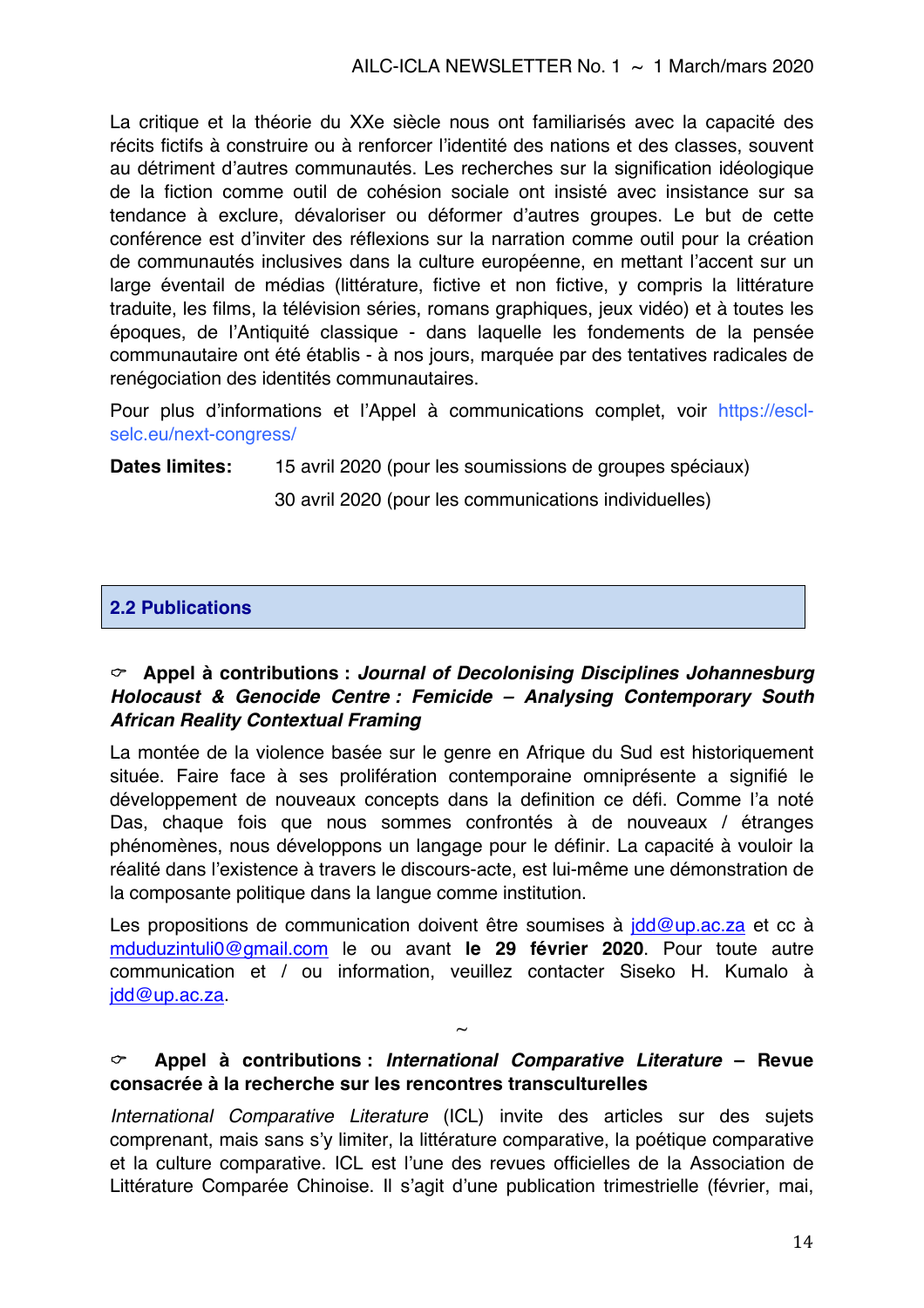août et 28 novembre), bilingue (chinois et anglais) éditée par le Centre de Recherche pour la Lttérature Comparée et la Littérature Mondiale de l'Université Normale de Shanghai, une Discipline Nationale Clé chinoise. La revue publie des articles de recherche originaux, des revues générales et des critiques de livres de littérature comparée, de poétique comparative et de culture comparée. Il est distribué dans toute la Chine et à l'étranger. La revue accepte des articles et des critiques de livres rédigés en chinois ou en anglais.

**Date limite de soumission :** calendrier continu.

Courriel de contact : icl2018@163.com

Site officiel de la revue : https://icl.shnu.edu.cn/gjbjwxen/ch/index.aspx

#### C **Vient de paraître : Matthew Reynolds (éd.),** *Prismatic Translation* **(Legenda, 2020)**

 $\sim$ 

La traduction peut se définir comme la production, dans une langue, d'un texte équivalent dans une autre langue. On peut également considérer qu'elle libère de multiples possibilités de significations, qu'elle est une ouverture du texte source à la Langue dans toute sa pluralité. Selon la première approche, la traduction s'apparente à la métaphore du canal ; selon la seconde, elle se réfère à la métaphore du prisme. Ce volume explore les modes prismatiques de la traduction dans divers espaces géographiques et à différentes époques : l'Égypte ancienne, Taiwan de nos jours, la Hongrie du XXe siècle, l'Inde des temps modernes, entre autres. Il s'intéresse à l'écriture littéraire expérimentale, à la politique du langage, aux pratiques de l'érudition et aux possibilités exponentielles créées par les médias numériques. Il retrace le récent développement des modes prismatiques dans la traduction littéraire anglophone et la littérature en traduction, et propose une nouvelle théorisation du phénomène et de sa relation agonistique avec l'approche du « canal ». L'ouvrage Prismatic Translation apporte une contribution essentielle dans un domaine de recherche en constante évolution.

L'introduction du livre est disponible à l'adresse suivante : https://www.occt.ox.ac.uk/sites/default/files/prismatic\_translation\_reynolds\_introducti on.pdf

Pour plus de details : http://www.mhra.org.uk/publications/Prismatic-Translation

#### C **Vient de paraître: Joanna Rajkumar,** *Lignes sans réponses. Trois expériences poétiques des limites du langage* **(Classiques Garnier, 2019)**

 $\sim$ 

Baudelaire, Hofmannsthal et Michaux font trois expériences poétiques des limites du langage singulier et décisives. Entre rêve et maladie du langage, la quête d'un élargissement du monde entraîne un déplacement des lignes de poésie sans réponse, à travers un dialogue avec les arts.

Pour plus de details: https://classiques-garnier.com/lignes-sans-reponses-troisexperiences-poetiques-des-limites-du-langage-en.html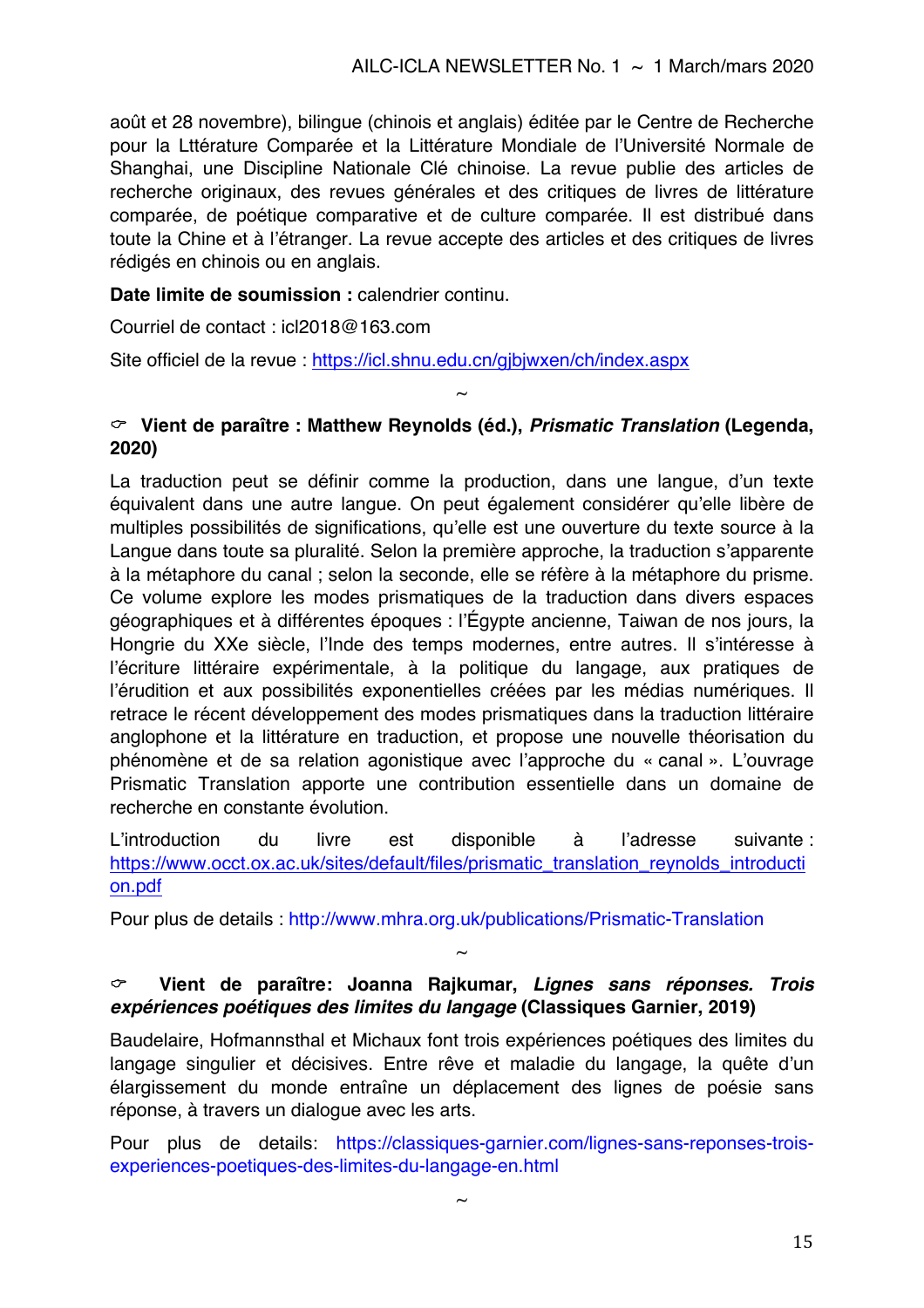C **Vient de paraître: Ray Edmondson, Lothar Jordan, Anca Claudia Prodan (éd.) :** *The UNESCO Memory of the World Program. Aspects clés et développements récents* **(Cham / Suisse: Springer Nature 2020)**

Le volume répond à l'intérêt croissant pour l'étude scientifique du programme Mémoire du monde (MoW) et son concept central de patrimoine documentaire, qui n'a jusqu'à présent reçu que peu d'attention de la part des chercheurs. Il fournit une première collection d'approches différentes (y compris des rapports réfléchis, des essais, des contributions à la recherche et des réflexions théoriques) pour l'étude du programme MoW, offrant une base pour les activités de suivi. Le volume rassemble 21 chercheurs du monde entier pour présenter des aspects jugés cruciaux pour comprendre la MoW, son développement, sa pertinence et son potentiel. Le but est d'encourager la recherche académique sur le MoW et d'améliorer la compréhension de son potentiel et de sa place dans les études du patrimoine et d'autres disciplines.

Plus d'informations: https://link.springer.com/book/10.1007/978-3-030-18441-4

C **Vient de paraître: Annuaire 1616 / 1616: Anuario de literature comparada,**  Vol. 9, *Défis du péninsularisme*

 $\sim$ 

Pour plus de details:

https://revistas.usal.es/index.php/1616 Anuario Literatura Comp/issue/view/161620 199/showToc

 $\sim$ 

C **Vient de paraître:** *Los géneros de la memoria* [Les genres de la mémoire] Actes du XX Symposium du SELGYC (2019).

Pour plus de details : http://www.selgyc.com/index.php/es/publicacionesselgyc/actas-de-los-simposios et http://www.usc.gal/libros/gl/categorias/875-losgeneros-de-la-memoria-174771-.html#/27-transaccion- bande / 29-format pdf

#### **2.3 Nouveaux projets**

C **Nouveau site Web: Prismatic Jane Eyre : An Experiment in the Study of Translations** [Une expérience dans l'étude des traductions] https://prismaticjaneeyre.org/

#### **2.4 Rapports**

C **Le Sous-comité de l'éducation et de la recherche du Programme Mémoire du Monde de l'UNESCO (MoW)**, dont l'AILC-ICLA est une institution coopérante, a publié une série de **bulletins** d'information sur ses activités.